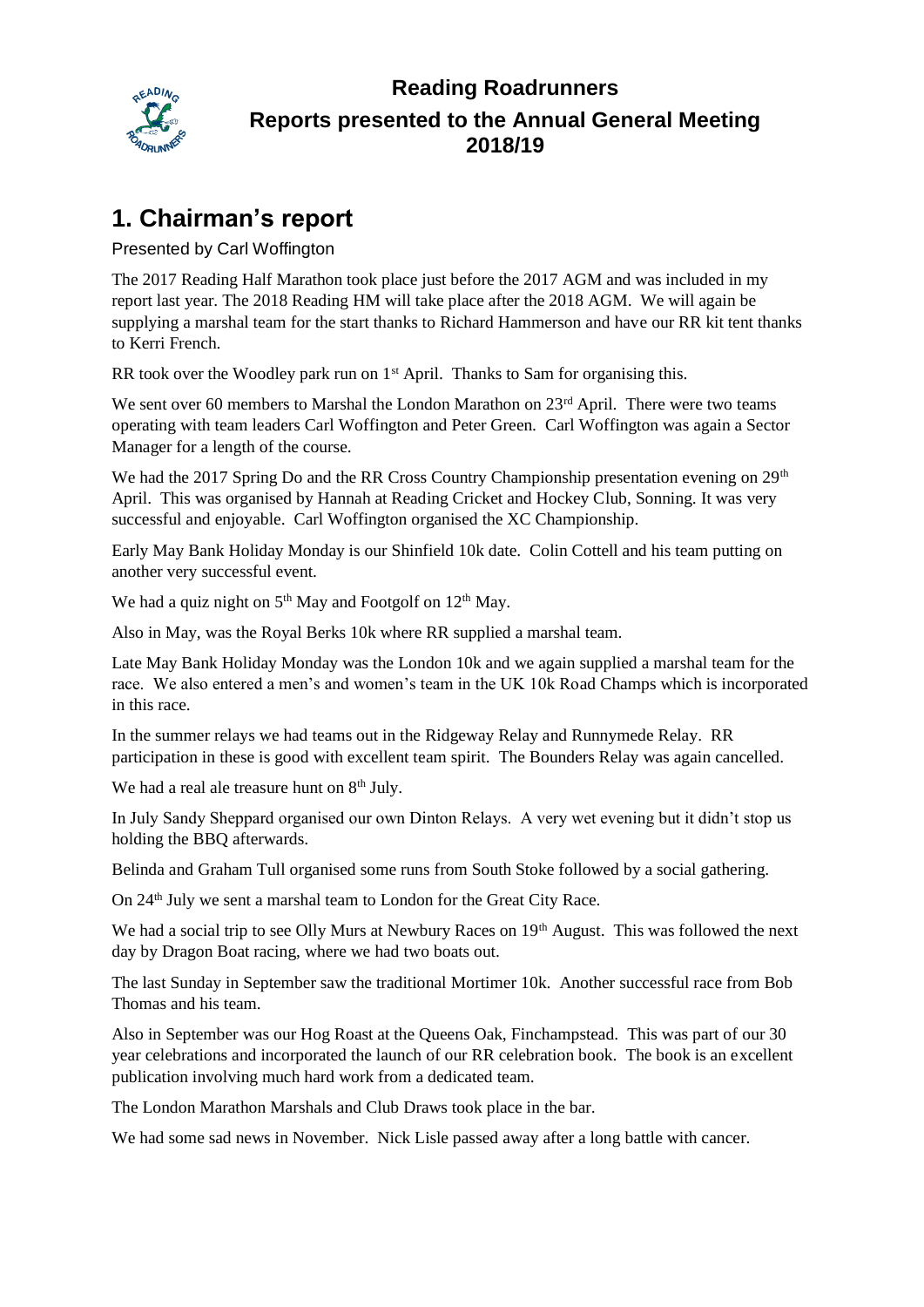The RR Christmas party was held at Sutton Bowls Club on 2nd December. There was an optional fancy dress based on the 80's.

There were a few festive events. Fiona organised mince pies and mulled wine at track. Kathy put on her Boxing Day run from Goring. Katie and Simon ran sessions from Palmer Park on the 27<sup>th</sup>.

The first EA Club Run session took place on 3<sup>rd</sup> January and Pete Darnell sadly collapsed and passed away during this track session. The second EA Club Run session took place on 5<sup>th</sup> Feb. This was an excellent presentation held at Berkshire Sports Club.

Our home TVXC race took place on 14<sup>th</sup> January. It was a new venue at Ashenbury Park, Woodley. Thanks to Bill and Sam for early work on the course and Race Director Sev. It all went very well.

The weather was once again kind on 11<sup>th</sup> February for the Bramley 20/10. Another successful race from Adele Graham and her team.

We had a charity quiz night on  $16<sup>th</sup>$  February.

We supplied marshal teams to the Wokingham  $\frac{1}{2}$  on 18<sup>th</sup> February. Thanks to Roger Pritchard.

The RR Dinner Dance was held on  $3<sup>rd</sup>$  March. Excellent organisation from Hannah and Anne Goodall. It included the Charity Presentation, the culmination of all the hard work during the year from our Charity Team and co-ordinator Ellen Togher. Also the Club Championship award presentation, the culmination of all the hard work during the year from Bob Thomas. Presentations were made by our guest of honour, Chris Sumner.

That just about completes the chronological events run down of the year.

However, in addition we had a successful series of our traditional Pub Runs throughout the summer – co-ordinated by Tina Wilson.

Tony Canning organised a series of timed track 1 mile and 5000m runs throughout the year. They are getting more popular.

Fiona Ross and John Bowley organised several curryoke evenings.

RR had a very good cross country season this winter. We competed in both the TVXC League and in the Hampshire League. We also sent teams to various Championship races, more from our team captains later. Katie Gumbrell coordinated Team Manager volunteers for TVXC races.

The club spirit is also helped by small groups travelling to races – both home and abroad. The attendance at parkruns over the last couple of years has also built friendship groups and brought us some new members.

In the above report I've mentioned some race directors. Obviously they rely on the teams working with them. In turn, those teams put things in place for the races to happen. It's the volunteers that turn out on the day that actually make it happen. It's a big team effort. So thank you to all race volunteers.

There are also some "unsung heroes". People who do jobs that we may take for granted but keep the club running from day to day. The rota team that operate Wednesday track desk, the man that meets and greets first timers at track, car booters, bucketeers, charity stall caterers, the people that stock the bar and run it, the kit man & woman, the newsletter editor, the man that collates race results, June who does the sports massage. I'm sure to have missed some, apologies. Also, our Charity Team that does such amazing work.

A special mention here for our two team captains. It's a huge job and they have done really well over the last year.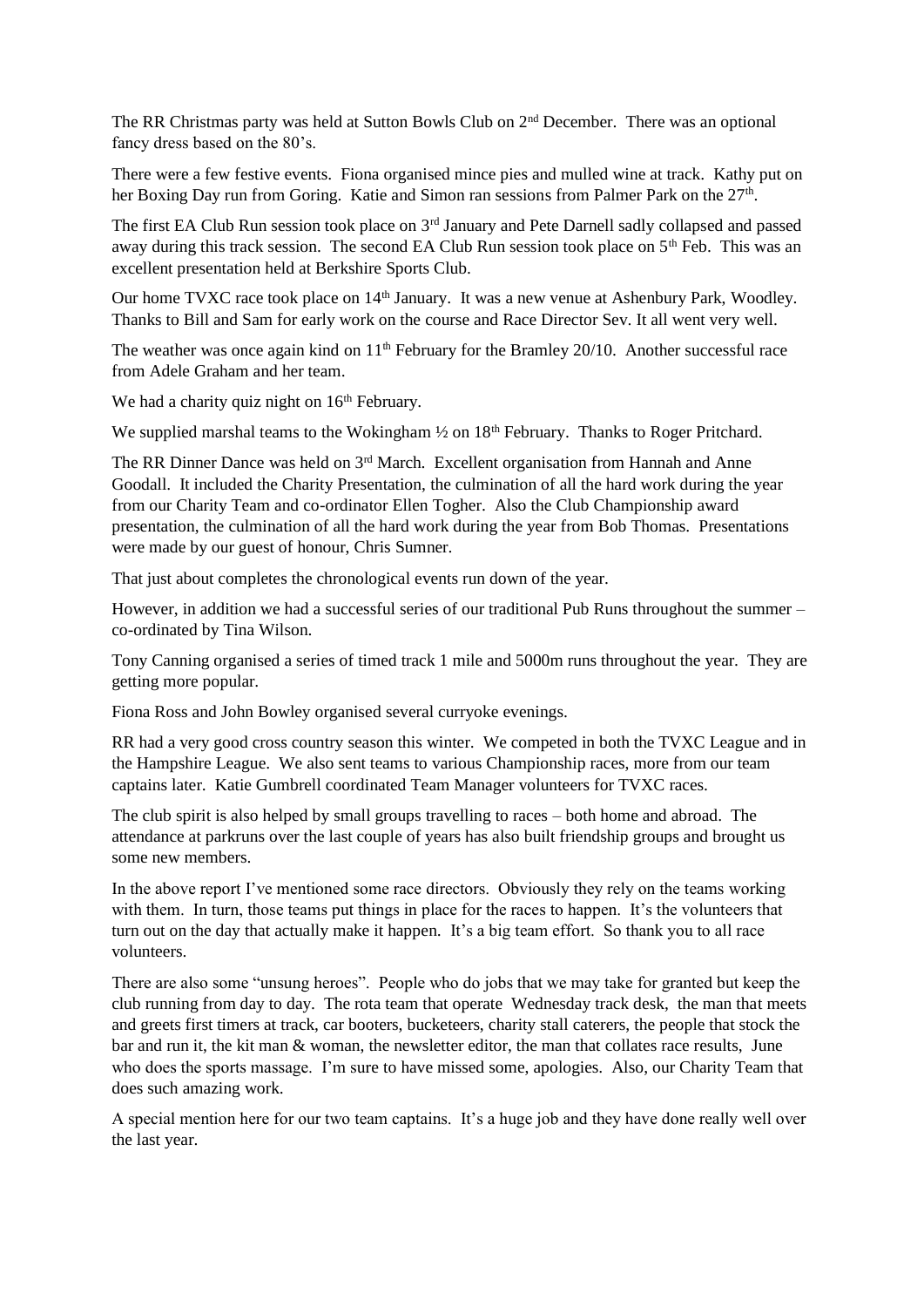I would like to single out one group for a special mention, the coaches. They turn out in all weathers throughout the year. A huge input into the club.

Lastly, I would thank the Committee that supported me through the year. It would be impossible for RR to function as a club without the Committee serving the members.

## **2. General Secretary's report**

### Presented by Bob Thomas

Carl gets to talk about sport in his bit; I get the really interesting admin to wow you with.

There's been a quite diverse bunch of activities taking place during the year, some of which, such as the new Point-of-Sale facility that Chris uses to let you buy club kit and the online membership service will be apparent to you, while others go on behind the scenes.

We've been tidying up some processes to make it easier to understand how we operate, e.g. around the charity and sponsored entries to certain races, which should reduce, if not eliminate, the need for ad hoc decision making on a case-by-case basis.

Recently, following Peter's tragic death at the track, Carl has been leading an initiative to interview members and stadium staff who became involved to ascertain if we could have responded better as the incident unfolded. The outcome of this review will be an assessment of whether we need to amend or develop procedures and some actions placed to correct any identified deficiencies.

I've picked a few things to pull out that may be of interest.

Early on, largely promoted by Simon Davis, we introduced a card payment facility for club kit. It was immediately a hit with members, but a nightmare for the Treasurer to administer. With a bit of work and a lot of TLC from Chris, it's now a part of the club's operation and we'd probably by lynched if we suggested taking it away.

At last year's AGM, you may recall Ted Wingrove giving an impassioned talk on traffic management and urging the club to take it seriously. Essentially, what Ted was saying is that there's a clear line between race marshals being empowered to instruct runners and being empowered to interrupt the flow of traffic. We did take it seriously, and Catherine has spent a considerable amount of effort trying to track down suitable courses. Whilst you may think that these will be available aplenty, Catherine has been unable to find anything that we think would be appropriate. We may try again in the coming year but, for now, sadly, we haven't been able to pursue this initiative.

Another issue that likely won't be apparent to you unless you have a specific interest is that on 28May18, courtesy of the EU, the DPA becomes history and we all become subject to the GDPR – General Data Protection Regulations. We're impacted because we record members' personal details, for obvious reasons. You may have noticed websites that you've used for years asking you to confirm that they can still send stuff to you – that's all GDPR.

In the autumn, EA sent club secretaries a document they'd prepared on the implications for clubs, with some recommended wording for membership application forms, which was all about EA and little if anything about the club. I've amended our membership application form to lay out the data protection implications of being a member of the club.

There's an obscure aspect to the new regulations loosely termed the "Right to be Forgotten", which is probably the trickiest part of the legislation. Basically, when someone severs ties with an organisation, they have the right to demand that their personal information is expunged from the organisation without really defining what this means. I challenged EA over why their advisory document ducked this issue completely, and what I got back was essentially "manjana". I asked our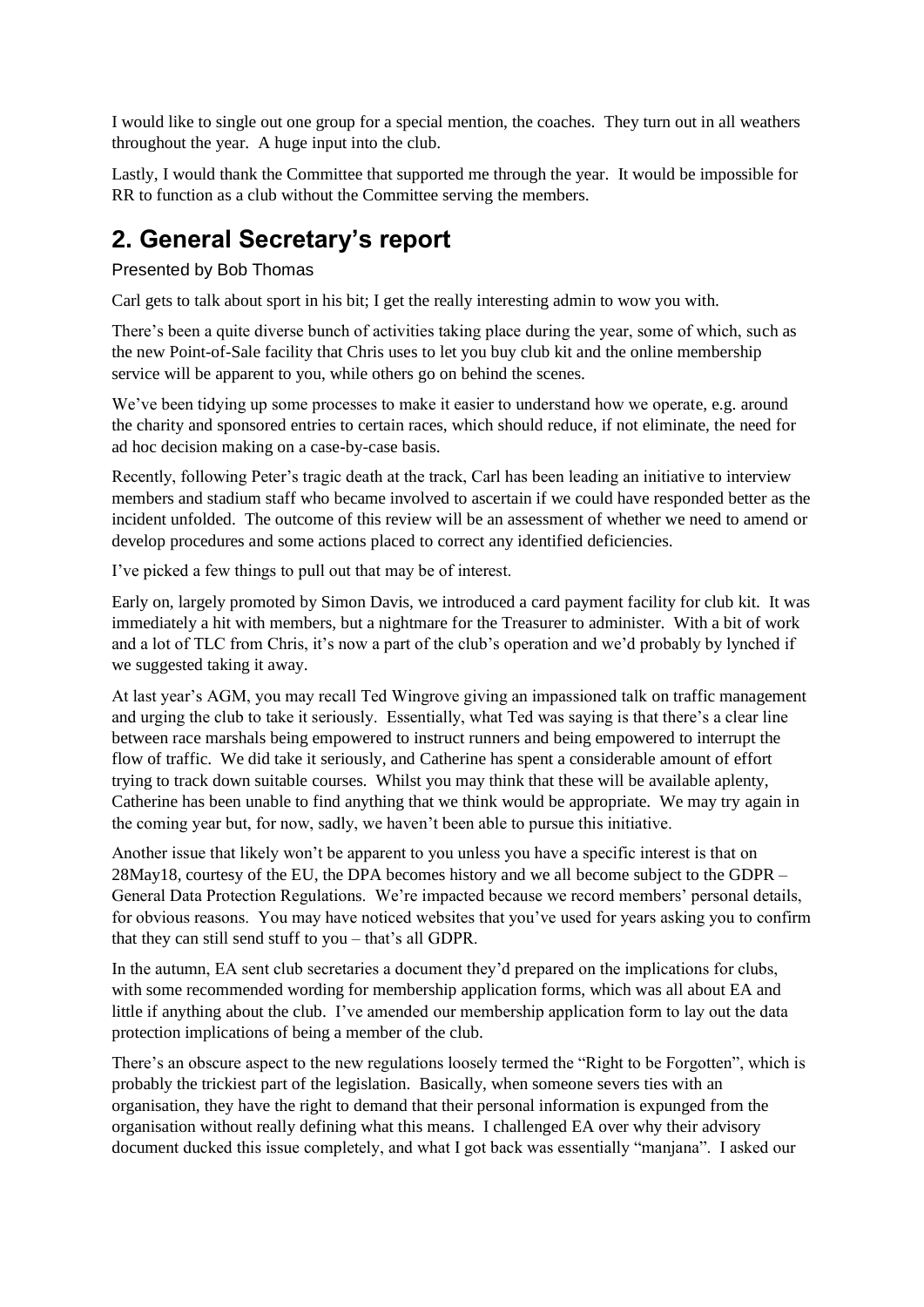new membership service, WebCollect, what they were doing about it, to which the response was basically "manjana".

Other obligations under this legislation include detailing the information held on record pertaining to an individual upon their request; ensuring that any personal data is held securely, which almost certainly means encrypting it on disk, which we don't do; and ensuring that we don't use personal data other than for the purposes for which it was gathered, which we don't, anyway.

We should probably appoint a Data Protection Officer, who isn't involved in the operation of the club, to audit our processes and practices and insist that the Committee corrects identified non-compliances, essentially a safety officer for data.

Moving on to the big event of my year: I've spent the best part of 6 months planning, building and testing the new online membership service and eventually transitioning all our live membership data onto the new platform.

For the last couple of years, we've used an EA facility to run the renewal process. This provided an excellent UX, through a third-party service, PayZip, but was a nightmare to administer and was only accessible to members who had affiliated with EA.

This year, most of you will have used WebCollect to renew your membership subscriptions, which was a breeze to administer but gave a less intuitive UX that leaves more room for user errors, of which there were quite a few. Where PayZip provided a single-phase transaction in which you were only allowed to pay what it thought you owed, and you paid right then using a card, BACS payment is a two-phase transaction, and the problems all occur in the gap between the phases. Those of you who paid by Direct Debit did it in one phase and have been error-free.

I would have liked to activate card payment but was advised that an organisation needs a turnover in excess of  $£100K$  to be cost effective, and that we should expect some difficulty in obtaining a merchant account to enable card payments. If you're wondering how Chris manages to take card payments, he does so through a third party, iZettle. Unfortunately, WebCollect doesn't have an interface with iZettle or PayZip.

It does, however, have an interface with PayPal, which is the next development I would like to pursue. Whether we can use the PayPal card payment facility will depend on cost, remembering that it's now illegal to pass on credit card transaction fees to consumers, but we should be able to establish the regular PayPal payment facility.

Another development I'm keen to pursue is to get event booking and payment onto the service. I built and trialled a mock-up of a booking facility for the London Marathon coaches in a few hours, which worked perfectly. Opening up event booking will take some negotiation with the Social Secretary as it obviously involves more administration than having a single method of booking and payment, but it would be beneficial to members who don't regularly visit the stadium.

Finally, I pulled a few stats off the database that may be of interest:

As of Monday, we had 586 registered members, though nearly 140 were still to renew.

The male/female split is 57% : 43%

16 members manage to get through 21st century life without an email address.

168 members haven't provided an emergency contact number.

For men, the average age is 47 and for women, 44.

Taking everyone into account, the average age is 45.

I sincerely hope that your first brush with the new WebCollect facility hasn't been as engaging as mine.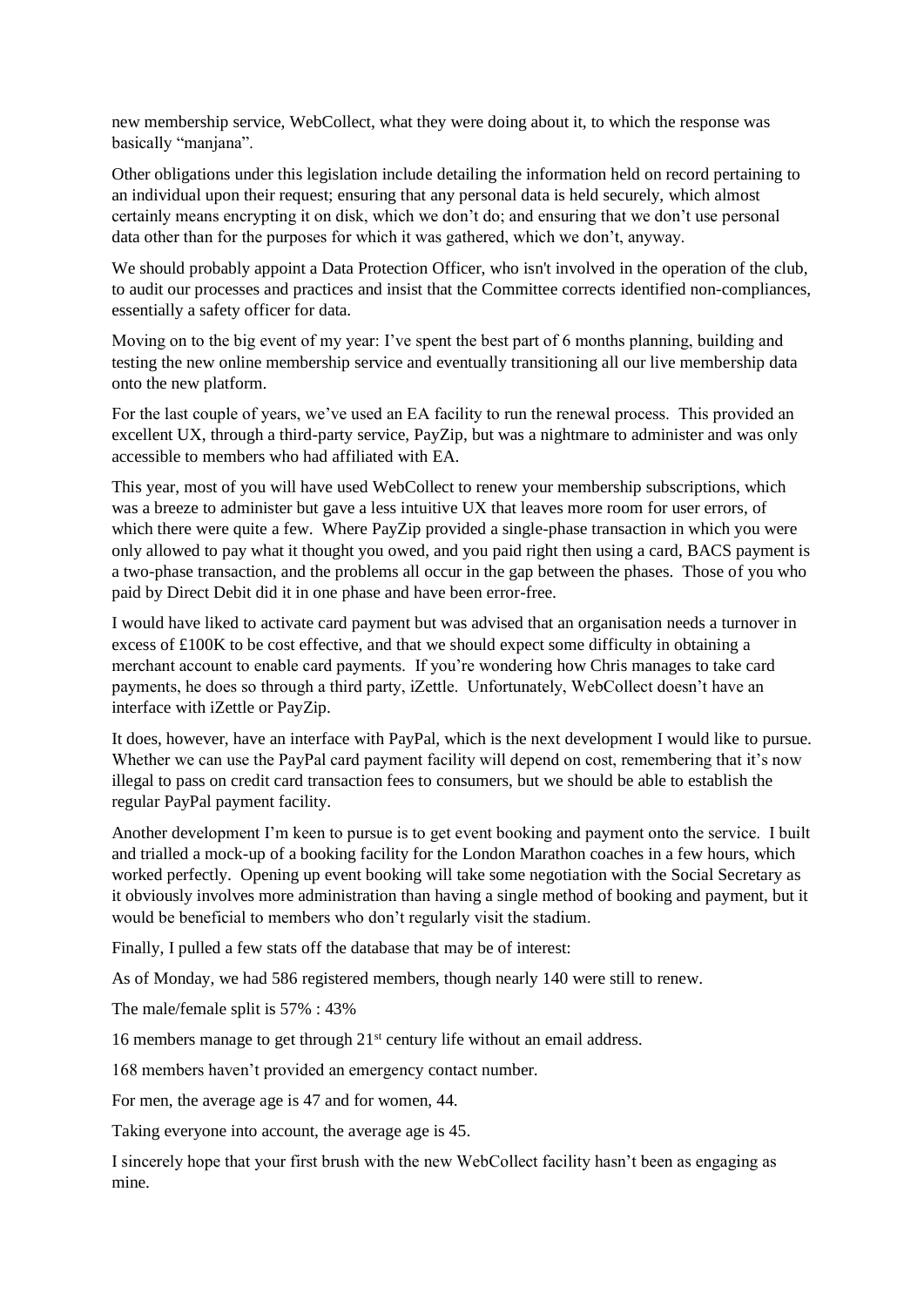## **3. Membership Secretary's report**

### Presented by Anne Goodall

I am pleased to say that we had a very good year membership-wise, finishing with 561 members. I would like to thank Bob for all the help he has given me with the online renewals which, I think I can say, has gone quite well.

## **4. Social Secretary's report**

### Presented by Hannah McPhee

As we are all aware, 2017 was a special year for Reading Roadrunners and it was a year for celebrations with it being the 30 Year Anniversary of the Running Club. My aim was to plan a range of different social events to suit all, including families and to bring more people together by doing this.

It was agreed that there would be at least one event each month, sometimes there was more and sometimes less than one event a month but it all worked out. I decided that the best way of planning the events was to put together a 2017 year planner which I was then able to advertise in the newsletter, at track and online. This was to show the range of events on offer so people were aware of what I had planned for the year ahead.

If any of you work in events, then you will understand how time consuming and sometimes stressful they can be to arrange, especially if things do not go to plan. This is when I was thankful for the help of people like Fiona Ross who helped to organise the events and helped sell tickets when needed and for this, I am truly grateful.

The socials always involve a lot more than people see when they attend them. They don't see you visiting different venues and having meetings with different people and the endless emails and phone calls that are sent to make sure it is a great success. For example, last year I visited 'Salters Steamers' Boat Company in Oxford to discuss the planned Boat Social to make sure I was happy with the size of the boat and discussed what we had planned. As you can see I do put a lot of effort into it all but I am happy to do this for the socials to run smoothly.

The socials also involve selling tickets, advertising using social media as well and displaying posters, purchasing the relevant items and having links with different venues and DJs. But I clearly enjoy it to want to continue doing it.

Due to how many socials there were last year, I won't go through every single event that was put on last year, but here are a few:

I started the year off in Jan 2017 with The comedy club which was an enjoyable night had by all. We also had a 30<sup>th</sup> celebration night at the track in Jan with a cake to start off the celebrations. This was followed in Feb by the Dinner Dance. We then had a Sport in Mind Table Tennis Celebration put on by the charity as a Thank you to everyone at the running club. The spring do was next followed by Futgolf which proved very popular and an event where people could bring children if they wanted.

In June we had an organised boat trip with a BBQ along the River Thames

Catherine Leather put on a Quiz and Katie Gumbrell put on a Real Ale Treasure Hunt Ultra 10K which was lots of fun.

In August we enjoyed dancing away to Olly Murs at Newbury Races.

One social that I personally really enjoyed was the Dragon Boat Racing event in August, where many people came together to race each other to see who would be crowned Reading Dragon Boat Winners 2017. The RRR put a team together and this is where I saw the competitive side of many shining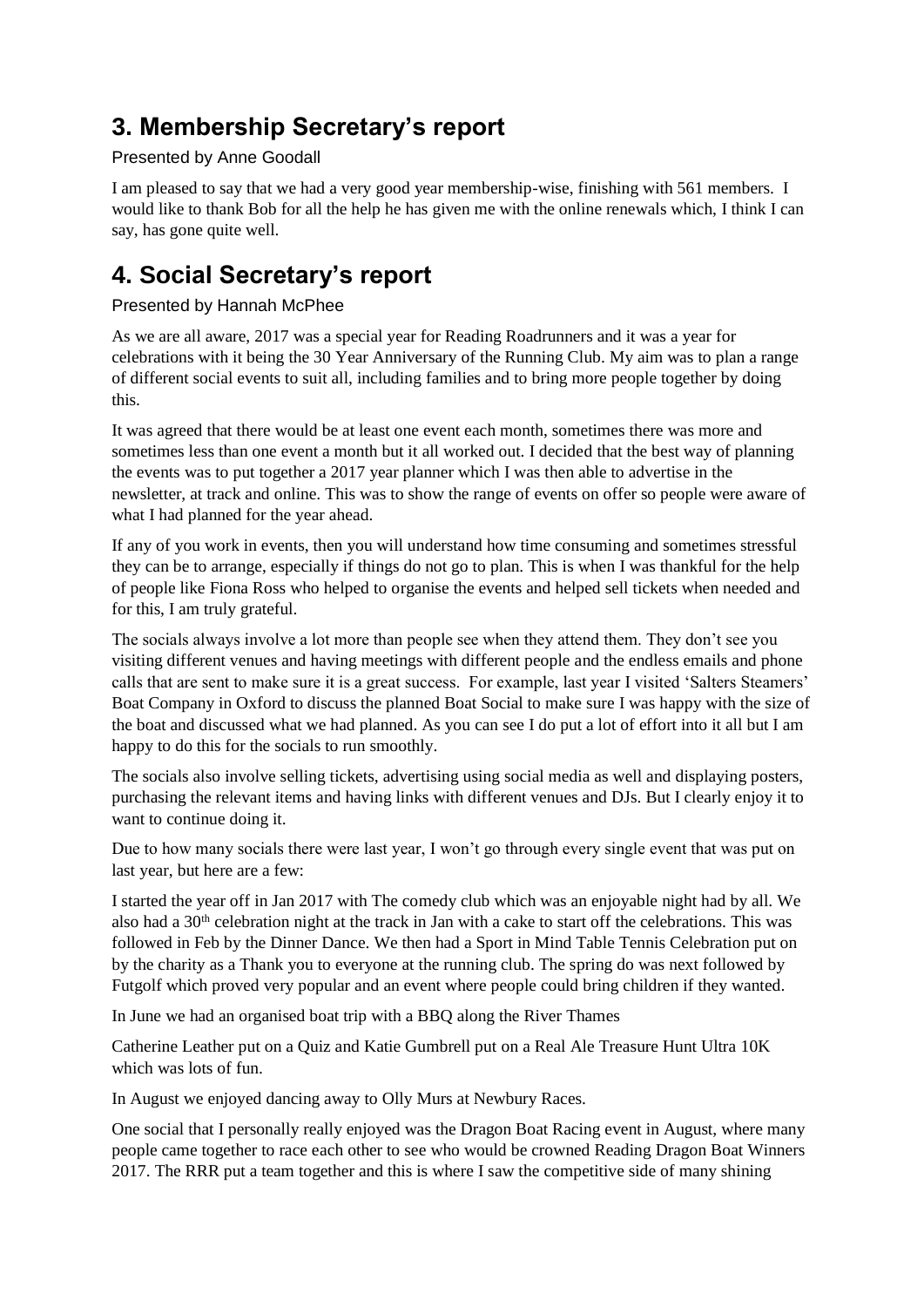through. Pete Morris did his usual and decided to film us all when he was supposed to help row and as always, the phone took priority!!! I am sure you won't be surprised for me to tell you all that we did not even make it through to the finals to be crowned Reading Dragon Boat winners of 2017!!!

But all is not lost, If you feel you might like to give this a go then we have another boat booked to try and be champions on Sunday 19<sup>th</sup> August 2018. I know I will be there again having an enjoyable day out.

We also had the big  $30<sup>th</sup>$  celebration party with a hog roast and many came to celebrate the incredible 30 years that the club has had.

We ended 2017 with a 80s themed fancy dress Christmas party at Suttons Bowls Club. This included a photo booth which went down very well. it was great to see the many different 80s outfits and there was a dance off at the end to decide on the winner and Liz Atkinson enjoyed this dance off dressed as Madonna and Melvin Silvey as Twister.

It has already been a busy 2018 on the social side. We started off the year in January with Fiona Ross and John Bowley organising a sell-out Curryoake. It is clear to see we have some talented singers in the club and I never say no to having a little sing song.

The Cycle Smart charity made a whopping £24,656.67. In Feb, Cycle Smart organised a Quiz, organised by Ellen Togher and her charity team.

On Saturday 3rd March we hosted a very successful DD organised by Anne Goodall and myself which 106 people attended and danced the night away. After the DD all that seemed to be on my FB newsfeed was many photos and positive comments about what a good time people had had and it is little things like this that make me want to continue doing it.

The next big social of 2018 will be the Spring Do on 28<sup>th</sup> April.

I have lots of ideas for 2018 and if I am voted in again I will advertise the year planner and make sure we have another successful year of Social events.

In 2017, some social events fell on other running events and it could be difficult to get the required amount of numbers, but it's a risk you take when planning events.

I has been important to use social media and the newsletter to advertise the events. Even though my recent FB event I have set up for the spring do wont let me invite everyone so social media isn't always reliable but it is about finding a way of making everyone aware of the social events.

I would like to thank Fiona Ross for always being there to help out when needed and helping to make the socials a great success. I would also like to thank Peter Higgs who has incredible cake baking skills and who has baked many cakes for us including the 30<sup>th</sup> Celebration cake and also Carls 70<sup>th</sup> birthday celebration cake that was given to him at the DD on Sat. It is thanks to people like these two who make the Social Secretary role that little bit easier.

I would also like to thank the members for their support in the events that I have arranged since taking on the role as social secretary in Nov 2016 and that are currently being arranged. It is important for members to continue to give ideas for social events that they wish to happen to ensure it is inclusive to all and I am still working on getting new faces to the socials.

I would like to be voted to the club as the 2018 Social Secretary so I can help to make 2018 another year to remember.

## **5. Ladies' Captain's report**

Presented by Sam Whalley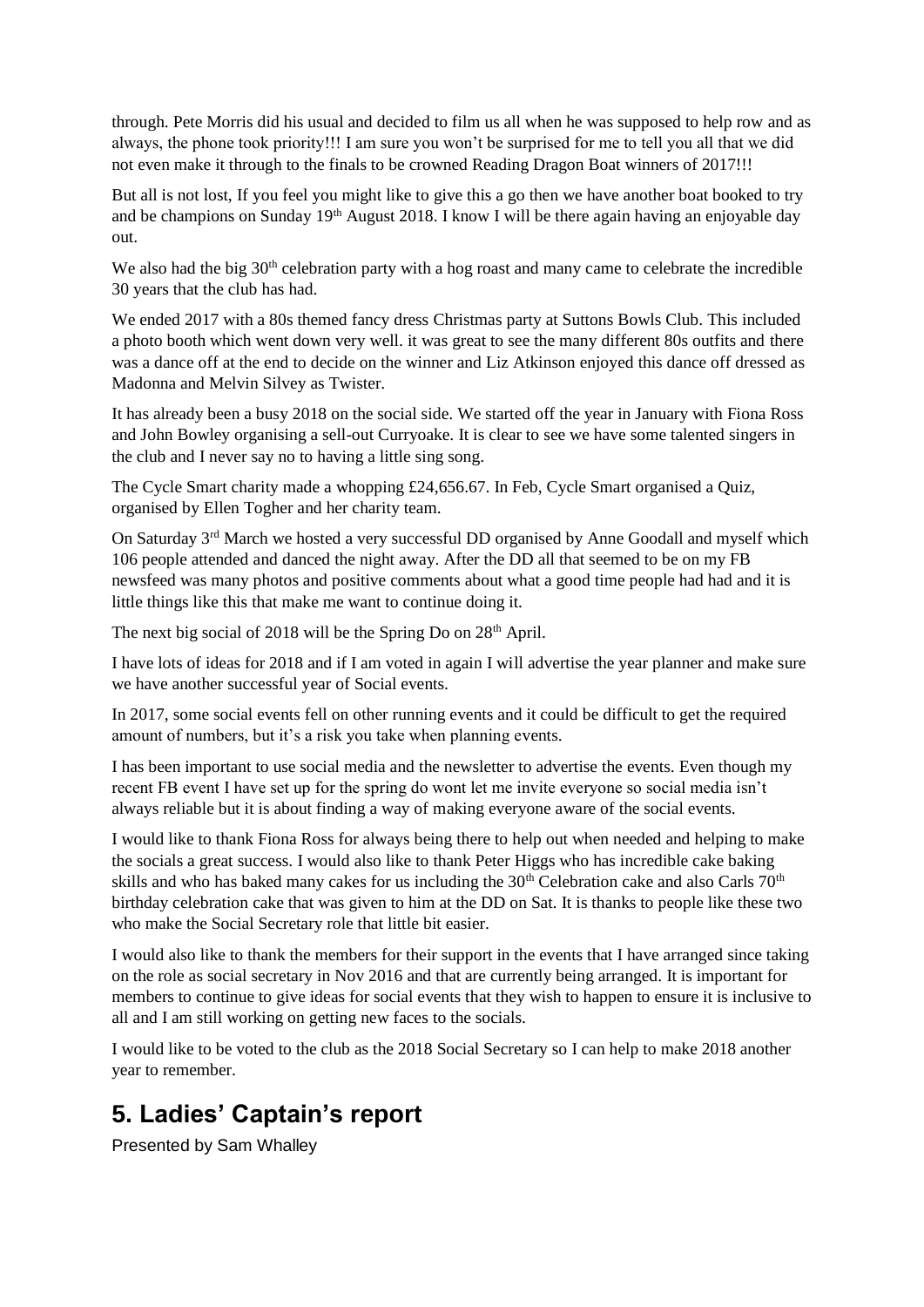When I took on the role of ladies' captain last year, I thought it would be all about completing race entries, supporting our runners at events, and picking teams from hundreds of volunteers. In reality, I have become far more familiar with an event shelter than I ever thought possible, and spent a lot of time bossing the men's captain around.

The year kicked off with the veterans' track and field league. At first I failed to see why our club participated in this league. There seemed to be very little interest in it, and I was struggling to muster the enthusiasm to recruit athletes for the early fixtures. By the end of the season, however, I had reached the conclusion that, with enough willing jumpers and throwers to accompany our runners, and given some specific training regarding the sprints and field events, we might actually be able to perform well in the league. I have even undertaken some training as a level one field official. A standout athlete for us was Adele Graham, who appeared to be something of a heptathlete at every meeting. Particular highlights for me were Gill Manton and Gill Gillard in the 2000m race walk, and the Athletics Weekly standards reached by Jane Davies in the 5000m, and Adele Graham in the javelin. Perhaps surprisingly, as we had failed to put forward a full team for any fixture, we did not finish the league in last place, and many of us achieved PBs during the season, at distances from 100 to 5000m. I am grateful to Nigel Hoult for offering to take on the organisation of the bulk of this for the coming season, and hope that we can make more of an impact.

We then seemed to hit the relay season. I took on the task of organising the A, B and ladies' teams for the Ridgeway Relay, while Cecilia Csemiczky put together the over 60s team as usual. Our A team was very strong, and we looked forward to a podium finish, having come so close to winning in recent years. However, it was not to be, as the leg one runner was hit by heatstroke, and hospitalised, and from then on, the team, while allowed to continue, was considered non-competitive, due to the leg not being completed. Nevertheless, there were some impressive times recorded by other runners on the day, and I hope that some of these can be repeated this year. The B team was comprised of men and women, and, like the ladies' team, was mixed ability. I was delighted to see a number of first-timers in this event. Temperatures on the day soared, and there is no doubt that this affected performance, with a 'safety first' approach being adopted, particularly during the midday legs. Nevertheless, some runners did still manage to gain places on their legs, with Lesley Whiley, Carrie Hoskins, Sophie Hoskins, Belinda Tull, Jane Davies, Sian James and Angela Burley had particularly good runs. We did not come away empty handed, either, with the over 60s picking up the wooden spoon, and the A team receiving a shield that was about to be retired - awarded to Reading Roadrunners as the club's name featured on it the most times. The ladies were fifth ladies' team.

The Southern Road Relays took place in September, at Crystal Palace, a new venue for this event, and an improvement on the very unpopular Bedford Aerodrome of the year before. Despite there being a date clash with Mortimer 10k and Berlin marathon, among others, we had plenty of willing participants, and I entered two teams of four, one senior and one veteran. Again I was very pleased to see some newcomers running for the club, and experiencing this kind of occasion, and we travelled together by minibus. Being a regional fixture, the standard was very high, but there were some very competitive times run, by Helen Pool, Jane Copland Pavlovich and Jane Davies, in particular. The senior team finished 65th out of 82, and the vets were 9th out of 12.

The cross country season started earlier this year, with the first fixtures of both the TVXC and Hampshire leagues taking place in October.

The TVXC is always well attended, and is altogether the more popular of the leagues with our members, for reasons I don't understand. Nevertheless, there is still a trophy at stake, and while it is fantastic to see people of all abilities choosing to run cross country, given its known benefits, I was always grateful to see some of our faster ladies turning up and scoring vital points for us. The ladies' team position ranged from ninth to second during the season; it would be good to have more consistency next year, and I would like to see more coaches incorporating cross country into the training plans for their groups. Indeed, there are some coaching groups who seem to be almost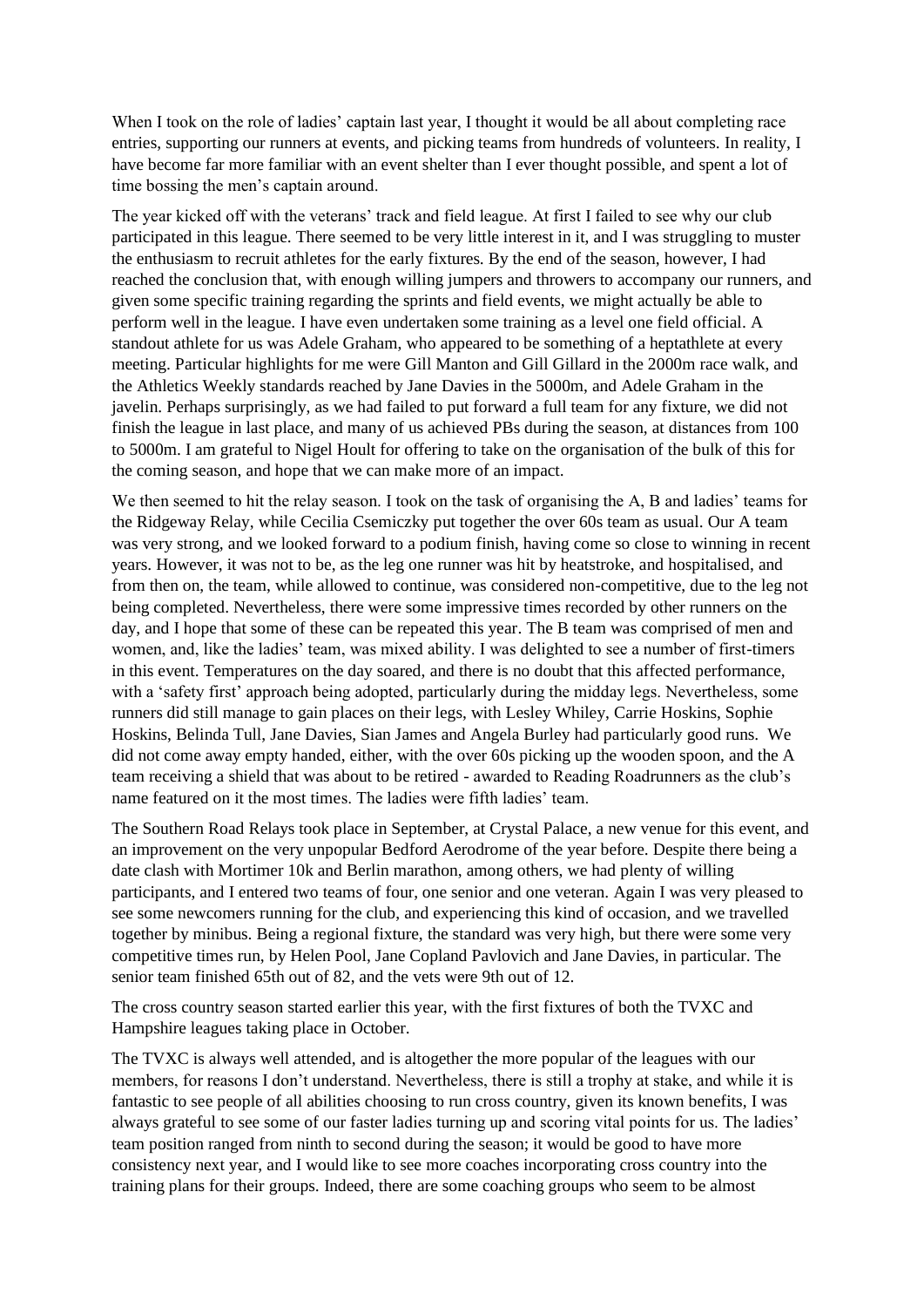completely absent from these fixtures, which is a shame. That aside, the combined men's and ladies' teams finished fourth. Our own TVXC fixture was scheduled for January 14th, rather than its usual December date, because of the Berkshire championships having to change dates. We also had to find a new venue, due to the original one initially being unavailable. I was thankful to not have the mammoth task of organising this event, so well done to Sev and her team for doing such a sterling job. Well done to Alix Eyles and Jo Sollesse, who ran in every fixture of this league, as did I, and to Gemma Buley, Pip White and Sarah Alsford, who have shown themselves to be consistently strong cross country runners.

The Hampshire league tends to be less well attended, unfortunately, largely due to its reputation as being more serious. There are indeed plenty of elite runners, but there is still a large proportion of average club runners to race, and those of us who participate in this league recognise the impact that these races have on our fitness. We welcomed a number of first-timers to the league, and really noticed the difference when more senior women turned out for the team, as this age group has previously been underrepresented. Again, it would be nice if coaches promoted these fixtures to their own groups. We seem to have no difficulty persuading people to travel to Europe for a weekend of racing, yet struggle to generate interest for an afternoon's racing in Bournemouth. There is always a bigger turnout, and more support, at our local fixture in Prospect Park, which is fantastic; we had a whopping fourteen ladies in this event. Claire Seymour and I were the only women to attend all of the matches this year; the vet women finished the season in fifth, and the women overall were tenth. Thank you to Tom Harrison and Cecilia, who have often travelled to support us, and saved us from having to deal with paperwork in the cold.

We have also entered teams for various cross country championship races. In November, we needed eight ladies for the Berkshire, Buckinghamshire and Oxfordshire championship, and our top three scorers, Jane Davies, Lesley Whiley and Nicole Rickett, took the team bronze. Seven ladies entered the Berkshire county championships, and with four to score, Sarah Dooley, Helen Pool, Lesley Whiley and I took the team silver. Sarah Dooley qualified to run in the inter-counties championship, with Helen Pool chosen as a reserve.

We entered over 40s, over 50s and over 60s teams into the southern masters cross country championships in December, including some ladies who were racing cross country for the first time. Numbers were much higher this year, and competition was tough. The over 40s team of Helen Pool, Claire Seymour and myself, was ninth, and the over 60s team – Sian James, Cecilia Csemiczky and Carol Jewell – was fifth. Due to illness and injury, the over 50s did not field a team on the day, but June Bilsby raced well. Paloma Crayford, Sally Carpenter, Claire Seymour and I made up a team for the southern cross country championships in Brighton in January, and ran a tough course in appalling weather. With reduced numbers overall at this fixture, largely due to the venue and concerns about parking, we were happy to not come last.

We had a large amount of interest in the recent National cross country championship at Parliament Hill, and the committee met my request to provide a coach for the team of nine ladies and 24 men, so thank you to the committee for that. With four to score, Sarah Dooley, Gemma Buley, Pip White and Marie-Louise Kertzman brought the team home in 56th place, out of over 100 teams. It may be apparent that the same names are cropping up over and over again in these cross country races; I hope we can encourage even more to join us next season.

Our ladies have also been very busy on the roads this year. We sent six runners to the Vitality 10k in May, courtesy of the places earned at the Road Relays, and the two teams finished in 24th and 82nd place, out of 208 teams. Christina Calderon completed her 50<sup>th</sup> marathon, while Carrie Hoskins has gone from strength to strength, recording two sub 3 hour marathons, taking first in her age category at the London marathon, cleaning up in the Oxfordshire Road Running championships, setting course records in two age categories, and qualifying to run for England as a masters athlete. Katherine Sargeant recently ran a marathon championship qualifying time at Wokingham half marathon. Helen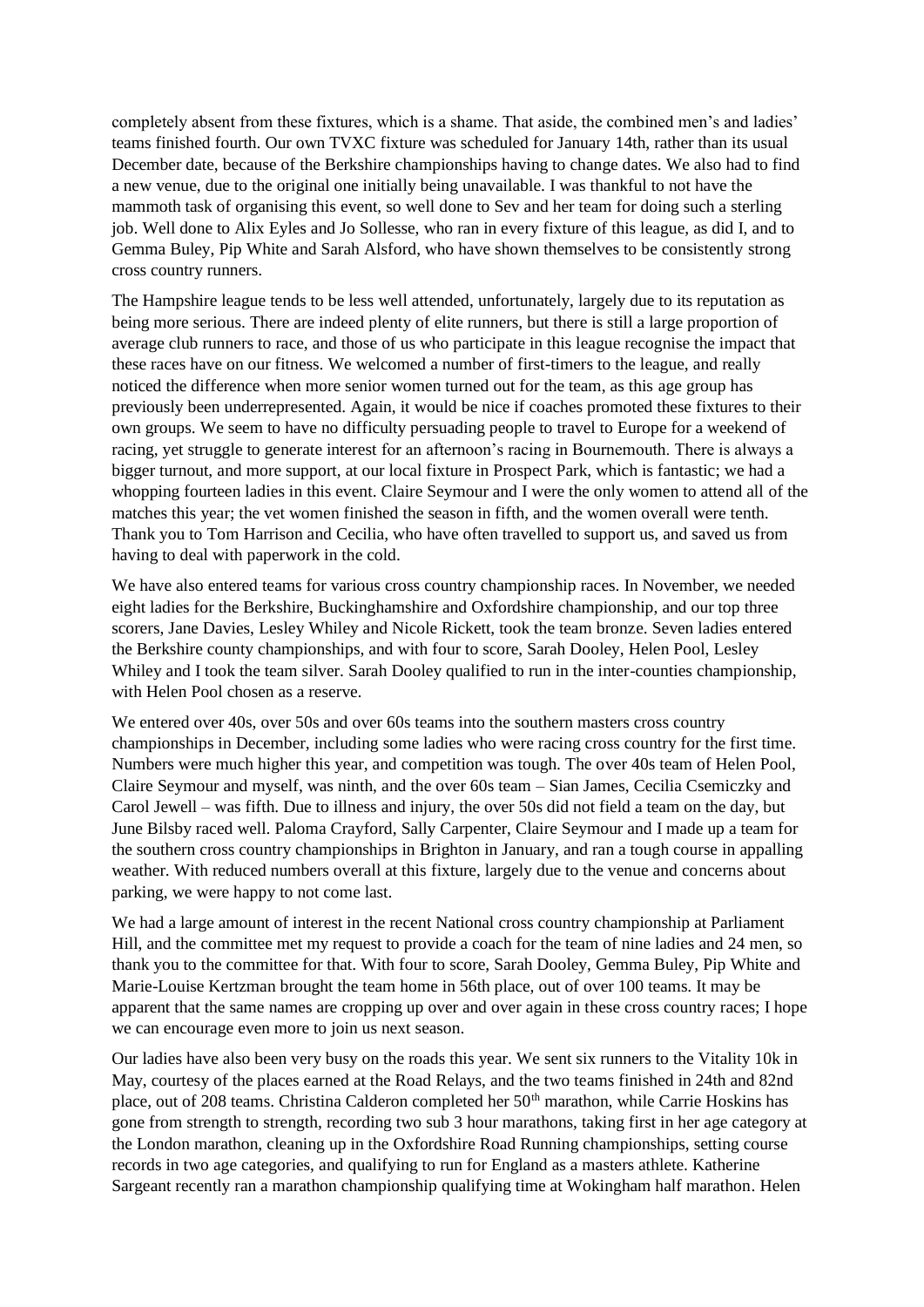Dixon has earned herself the nickname, 'PB Queen' for her decreasing times this year, and we have welcomed a number of ladies back to racing, after injury and after having babies. Helen Pool, Sarah Dooley, Liz Jones, Jane Davies, Lesley Whiley and Sian James have continued to win age category prizes at races all over the place, and ladies' team prizes have been won at Maidenhead 10, Abingdon marathon, Bramley 20, and Wokingham half, to name a few. I have nominated Helen Pool for 'Improver of the Year' at the Reading Sports Awards later in the month; fingers crossed for Helen there. I apologise if there are people who have achieved great things, that I have missed.

This year, I have tried to lead by example by participating in, and supporting at, as many fixtures as possible. I believe I have remained professional throughout, in spite of some difficult circumstances. Although I am only reporting on the ladies' team and its achievements today, I don't really regard the men's and ladies' teams separately. I have spent many a chilly cross country day supporting both teams in equal measures, and will continue to do so. I hope that communication within the club about events can be improved, so that there can be a greater sense of team spirit. I look forward to seeing what both teams and individuals can achieve in the coming year.

## **6. Men's Captain's report**

### Presented by Phil Reay

I'm Phil, the Men's team captain. I've promised Carl I'd keep my talk short so I've reduced it to 2hrs.

At the start of the membership period last year we had 252 men at the club, we ended the year with 331. That's an increase of 79 people who've joined our club, with mixed ability and motives for joining. Whilst the club is not measured on numbers, the growth is an indicator of the great reputation we have out there in the community. I often receive positive feedback from other clubs about the ability, inclusiveness and the way we support other runners at events. As our  $30<sup>th</sup>$  year as a club comes to an end we can be proud of what we've achieved both in and out of the Green Vest.

#### **Firstly, some team highlights.**

- Winners: Hampshire XC Vets League (a huge achievement in a league of 32 teams and GB athletes), We were also 6<sup>th</sup> in the senior Hampshire league, our highest placing since 2002 (records don't go back any further).
- Winners: Berkshire Buckinghamshire Oxfordshire XC
- 2<sup>nd</sup> place Runnymede relays from 52 teams
- Our men's team had two  $3<sup>rd</sup>$  place finishes in the Vets Track & Field League. A great achievement against seven specialist Athletics Clubs.
- 24<sup>th</sup> from 278 teams at the Vitality 10,000m British Championships with a team of Rob Corney, Chris Lucas, David McCoy, Lance Nortcliff, Matthew Richards, Ben Whalley
- In the SEAA Road Running Relays we were the first non-London team and 4<sup>th</sup> overall from 30 teams.
- Our men's team finished in 3<sup>rd</sup> place in the TVXC league with over 60 men representing the club.
- In the Ridgeway Relays we were awarded the shield to keep for most previous wins. We've not won it since 2009, but we've already had a lot of interest in this year's event .

Each and every one of our 331 men has contributed to club over the last year. I'd be here all night if I named each one although I would like to call out some of the highlights:

#### **Club records**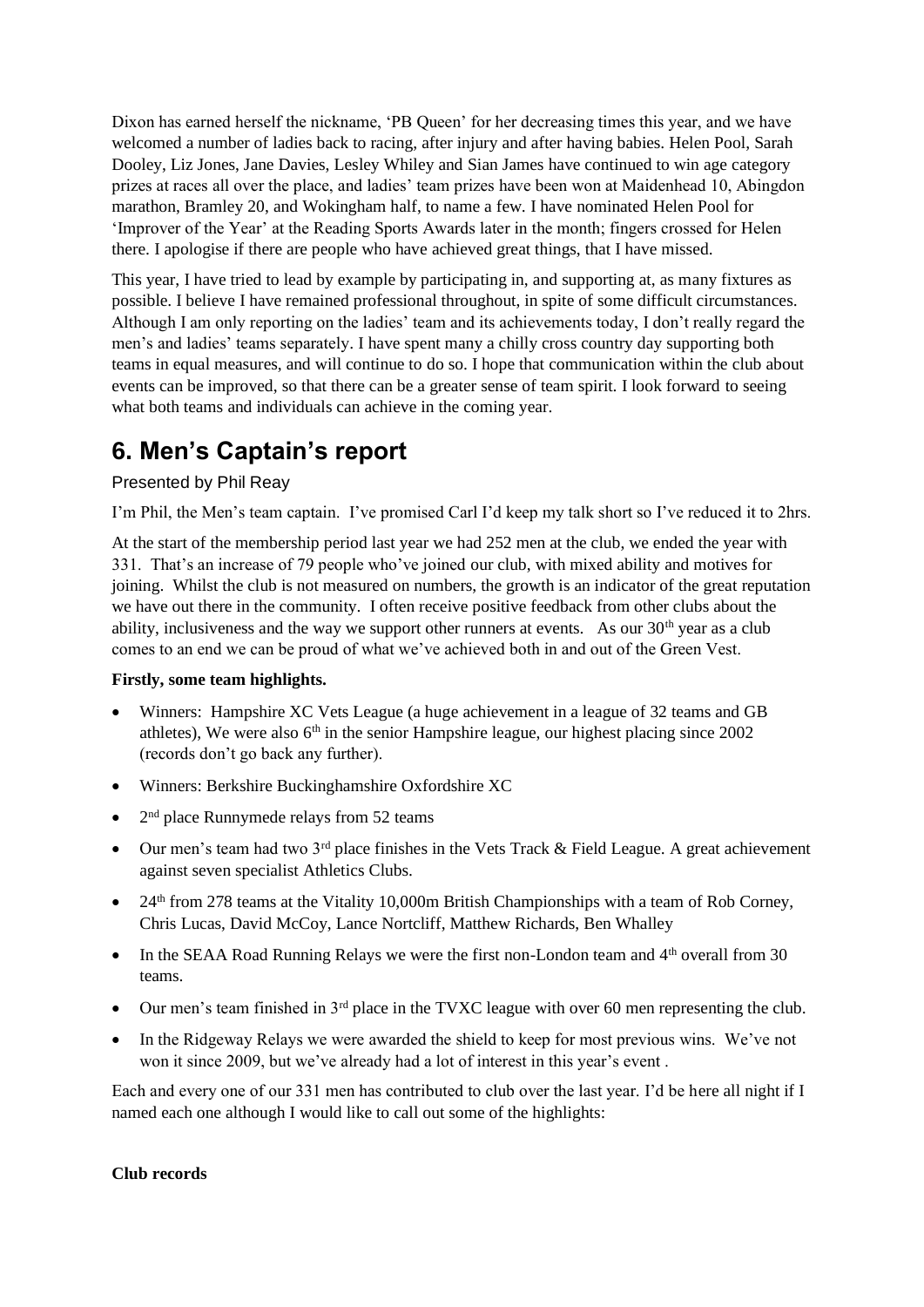Rob Corney broke Howard Grubbs 23-year-old half marathon record in a time of 69:22. Rob also won the South Devon Coastal Marathon, the O2O 10K, our home TVXC fixture, as well as taking 2<sup>nd</sup> place at Goring 10k, and 3rd at Race the train.

Duncan Mollison smashed the 400m, 800m and 1500m club records with times of 54:37. 2:00:96 and 4:11:73 respectively. After becoming Berkshire 800m Champion, he won bronze in the British Masters Championships before selection for Team GB squad for the European Masters Championships in Denmark where he finished 11<sup>th</sup> and first Brit.

### **Individuals**

- Wins for Richards (9mins Clarendon half), Corney (5mins coastal), Lucas, Worringham, Apsey, Freer, Paul Jenkins, Tom Harrison, Nigel Hoult. Worringham.
- Mark Worringham was called-up to the England Team for the British XC Championships and won a team silver medal. Mark had already won a Bronze on the track at the British Masters. Mark also dominated his home race, winning the Woodley 10K as well as winning the 3 race Yateley 10K series. He's been shortlisted for Men's Vet Reading Sports Personality of the Year which takes place later this month.
- Brian Grieves finished  $2<sup>nd</sup>$  out of a field of 118 in the solo competition at Endure 24 running a total of 115 miles over 23 laps.
- Donald Scott-Collett completed 'The Toughest Footrace on Earth', The Marathon Des Sables. A self-supported race over 237km of the Sahara Desert in temperatures above 50 degrees C.
- Sub 3hr Marathons from 12 men: Matthew Richards, Rob Corney, Seb Briggs, Rupert Shute, Brendan Morris, Andrew Smith, Gary Tuttle, Lance Nortcliff, Ben Whalley, Jamie Cole, Ashley Middlewick & Keith Russell.
- Good For Age Marathon times (based on London) for: David McCoy, Dan Brock, Brian Grieves, Tony Walker, Gavin Rennie, Peter Aked, Brian Kirsopp, Andy Atkinson and Alan Freer.
- Huge marathon PBs at Marathon Majors for, Paul Kerr (London), Brooke Johnson, Simon Denton and Tony Streams (all Berlin).
- Brian Kirsopp entered the Guinness Book of Records as the fastest to run a Marathon dressed as a postman.
- Stuart Kinton earned a 100mile belt buckle finishing the South Downs Way 100 in a time of 22hrs 7mins.
- In the Berkshire Road Running Championships, Gavin Rennie won the trophy in the v50 category, Daniel Rickett took Bronze in the Seniors.
- Ian Giggs celebrated his  $400<sup>th</sup>$  parkrun and finishes the year having ran 419 at 220 different venues across 7 countries. He's also completed 63 consecutive Yateley 10Ks over 21 years
- David McCoy finished inside the top 50 from a field of 8,500 at the Great Scottish Run achieving a PB of 1:15:24 in the process.
- Big PBs at several distances for Brendan Morris, Tony Streams, Neil Carpenter, Gary Tuttle, Dan Brock, Fergal Donnelly, Kevin Strong, Mark Dibben, Stewart Wing and Dave McCoy.
- Head Coach Simon Davis completed the world's oldest Ultra-marathon, Comrades, in South Africa and later added marathon major medals from Berlin and Chicago to his collection.
- The adventures of Ashley Middlewick ended on a 2017 high with  $4<sup>th</sup>$  place in the Puglia Half Marathon. In a field of over 400 runners he took over 3 mins off his PB to finish in 1:19:18.
- Paul Monaghan (website) and Dean Allaway joined the prestigious 100 marathon club
- Pete Morris completed his  $500<sup>th</sup>$  Marathon
- Martin Bush joined the 900-Marathon club and finished the year on 928 marathons.

#### **Volunteers**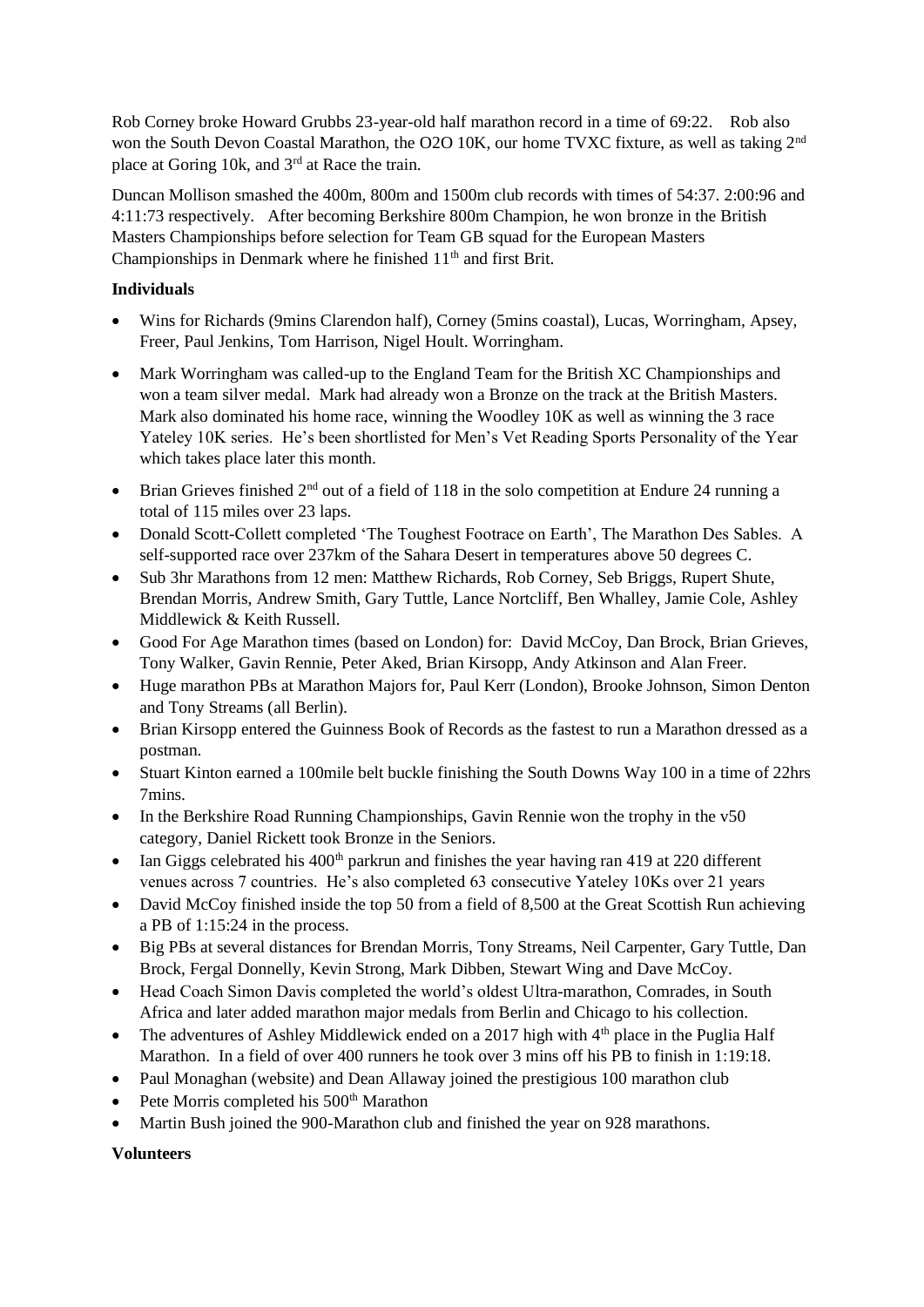It's not just the running we're good at, our volunteers contribute equally as much to the club. In fact, it's only since I began this role a year ago that I've truly appreciated just how much work goes in behind the scenes.

- I've been to a committee meeting and had many interactions with each of them. There's so much work goes in behind the scenes, so thank you to the committee.
- I've been around most of the coaching groups and have witnessed first-hand the friendships between group members and their love of their coaches. Thanks to the coaches
- Thanks to David Dibben for all the report writing. He turns them around quickly with his own brand of humour included.
- To Chris Cutting for his patience as I hit every newsletter deadline with seconds to spare.  $\odot$
- And indeed, to Chris, David, Fergal, Jim Kiddie, Chris Mason and everyone who contributed to the 30<sup>th</sup> anniversary book.
- parkrun….it's not a RR event but the volunteers there are representative of the club. Paul and Teresa Caswell for their Pride of Reading Award. Christ Smith for volunteering over 250 times.

#### **Improvements**

It hasn't all been sunshine and rainbows. We fielded an eligible team at the Berks XC championships due to a rule misunderstanding so needed to return the trophy.

There was also a mix up with some of the Berks RR championship medals which BAA are in the process of correcting.

#### **2018**

For the year ahead we've a strong team in all age categories and I expect we'll continue to compete for honours.

Through hard work and good coaching, we have so many members who are improving week on week. We'll continue to encourage them and support the on their journey.

I think we can further increase our numbers and encourage participation in our events for ALL members, particularly the XC events. Having only been at 3 of our TVXC fixtures and none of the Hampshire fixtures it's certainly it's something I'll be doing more of this year.

I've enjoyed volunteering in the role. It's been a privilege and I'd love to do for another year. Thank you.

Two thank yous and I'm finished!!

Thanks to Christina for her continued support, advice and indeed…patience….especially when I'm working to enter teams into events and the system keeps crashing. She is unable to be here this evening but has been amazing.

And finally……

- Back in the summer we were did not have a venue for our TVXC fixture, it looked like we'd have to cancel it, until this person wouldn't take no for answer. Without her Ashenbury would not have happened in the first place. (also thank Sev, Bill, Katie)
- This person is the only person from 587 members to have done every TVXC and Hampshire league fixture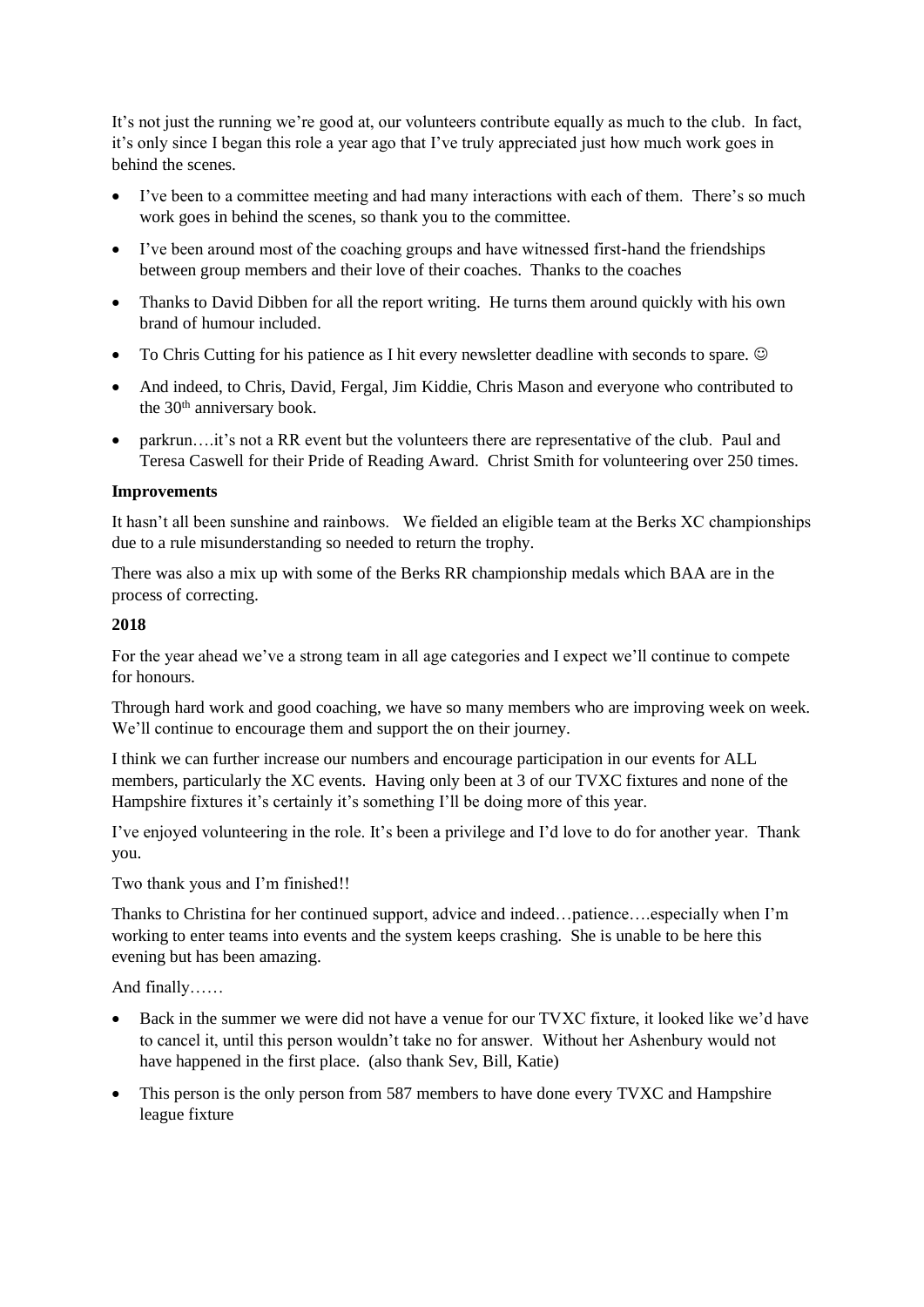- In April this person set themselves a goal of a sub 4hr marathon at Brighton. It was terribly hot and it would have been tough for anyone, the target was missed, but they showed character to come back stronger and at Abingdon that 4 hrs was broken with a 3:55.
- Quite where they also find the time to be Woodley parkrun Event Director I don't know. ;-)
- She's made cakes, organised coaches, dried the RR tent in her living room and helped keep me organized over the last year.
- Her dedication to this club and the local running community is incredible, please put your hands together for Sam Whalley.

# **7. Charity Organiser's report**

### Presented by Ellen Togher

I am absolutely delighted to have taken on the role of charity co-ordinator for the last 12 months and been able to raise funds for Cycle Smart. It would not have happened without everyone that voted at last year's AGM, so thank you very much to all of you.

A massive £24,646.47 has been raised which I am absolutely delighted with. It is amazing what the Reading Roadrunners club has achieved and you should all be very proud of being able to help charities every year. I have met a teenager with brain damage who used to volunteer at Cycle Smart and it's hard to think he has brain damage just because he didn't wear a helmet. I have also met a mother at a fundraising event, who lost her son because he wasn't wearing a helmet and I have to say, at the time, I did not know what to say to her to make small talk. So I feel glad, with the club's massive help, to have raised much needed funds for Cycle Smart.

Breakdown of funds are:

Car boots sales have raised £10,702

Races, donations and collections has raised £8,735

Refreshments raised £1,566

Raffles, tombola and auctions raised £1,174

Calendar sales raised £632

The quiz nights and Chris and Katie's 10k raised £627

Clock hire raised £625

The various games raised £391

Charity pots on the front desk and the bar has raised £182

#### Thank you's

There are many people to thank. Firstly, I would like to thank the committee for their hard work and dedication to the club.

To those who kindly donated items to sell at the car boot sale and those that gave raffle prizes.

To Jane, Claire and Peter Higgs who helped on the coaches with the London Marathon Sweepstake. Much appreciated.

To Fiona and Hannah for their massive help and support throughout the year.

To those that helped at Shinfield 10k, particularly to Sev, Fergal and Tom for arranging to welcome Cycle Smart representatives at their first race and help with set up. They definitely felt looked after